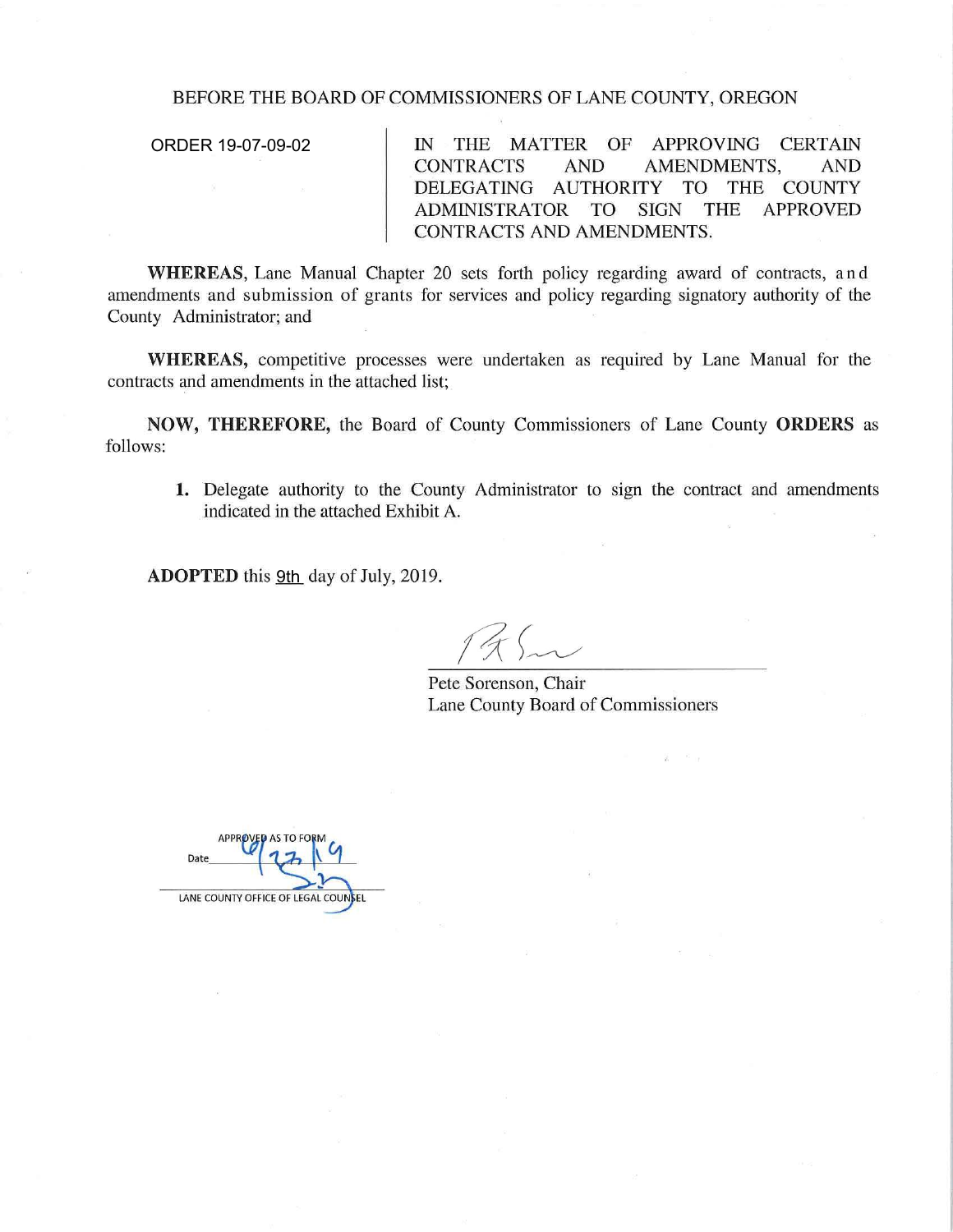## Exhibit A – Jly 9, 2019 Contracts and Amendments List

## County Administrator's authority to execute amendments will remain up to \$100,000 and Department Director's authority to execute amendments will remain up to \$25,000 even if New Delegated Authority Total is less than \$100,000.

**Contracts** 

| <b>Contractor Name</b>      | <b>Contract Title</b>                                             | <b>Type</b>          | Amount      | <b>Begin Date</b> | <b>End Date</b> |
|-----------------------------|-------------------------------------------------------------------|----------------------|-------------|-------------------|-----------------|
| <b>State of Oregon</b>      | <b>CHOICE</b>                                                     | Revenue              | \$2,000,000 | 7/1/19            | 6/30/20         |
| South Lane Mental<br>Health | <b>Adult Mental Health</b><br>Initiative (AMHI)/CHOICE            | \$125,000<br>Expense |             | 7/1/19            | 6/30/20         |
| Shangri La                  | <b>Adult Mental Health</b><br>Expense<br>Initiative (AMHI)/CHOICE |                      | \$125,000   | 7/1/19            | 6/30/20         |
| Laurel Hill Center          | <b>Adult Mental Health</b><br>Initiative (AMHI)/CHOICE            | Expense              | \$463,198   | 7/1/19            | 6/30/20         |
| Gateway Assisted<br>Living  | <b>Residential Treatment</b><br><b>Services</b>                   | Expense              | \$574,837   | 7/1/19            | 6/30/20         |
| Shangri La                  | <b>Residential Treatment</b><br><b>Services</b>                   | Expense              | \$459,610   | 7/1/19            | 6/30/20         |
| Columbia Care               | <b>Residential Treatment</b><br><b>Services</b>                   | Expense              | \$582,160   | 7/1/19            | 6/30/20         |
| Oregon Health<br>Authority  | <b>Mental Health Promotion</b>                                    | Revenue              | \$250,000   | 7/1/19            | 6/30/21         |

| Amendments             |                        |             |                                   |                                                          |                   |                 |  |  |
|------------------------|------------------------|-------------|-----------------------------------|----------------------------------------------------------|-------------------|-----------------|--|--|
|                        |                        |             |                                   |                                                          | As Amended        |                 |  |  |
| <b>Contractor Name</b> | <b>Contract Title</b>  | <b>Type</b> | <b>Amendment</b><br><b>Amount</b> | <b>New Delegated</b><br><b>Authority</b><br><b>Total</b> | <b>Begin Date</b> | <b>End Date</b> |  |  |
| City of Eugene         | Mental Health<br>Court | Revenue     | \$50,000                          | \$200,000                                                | 7/1/16            | 6/30/20         |  |  |